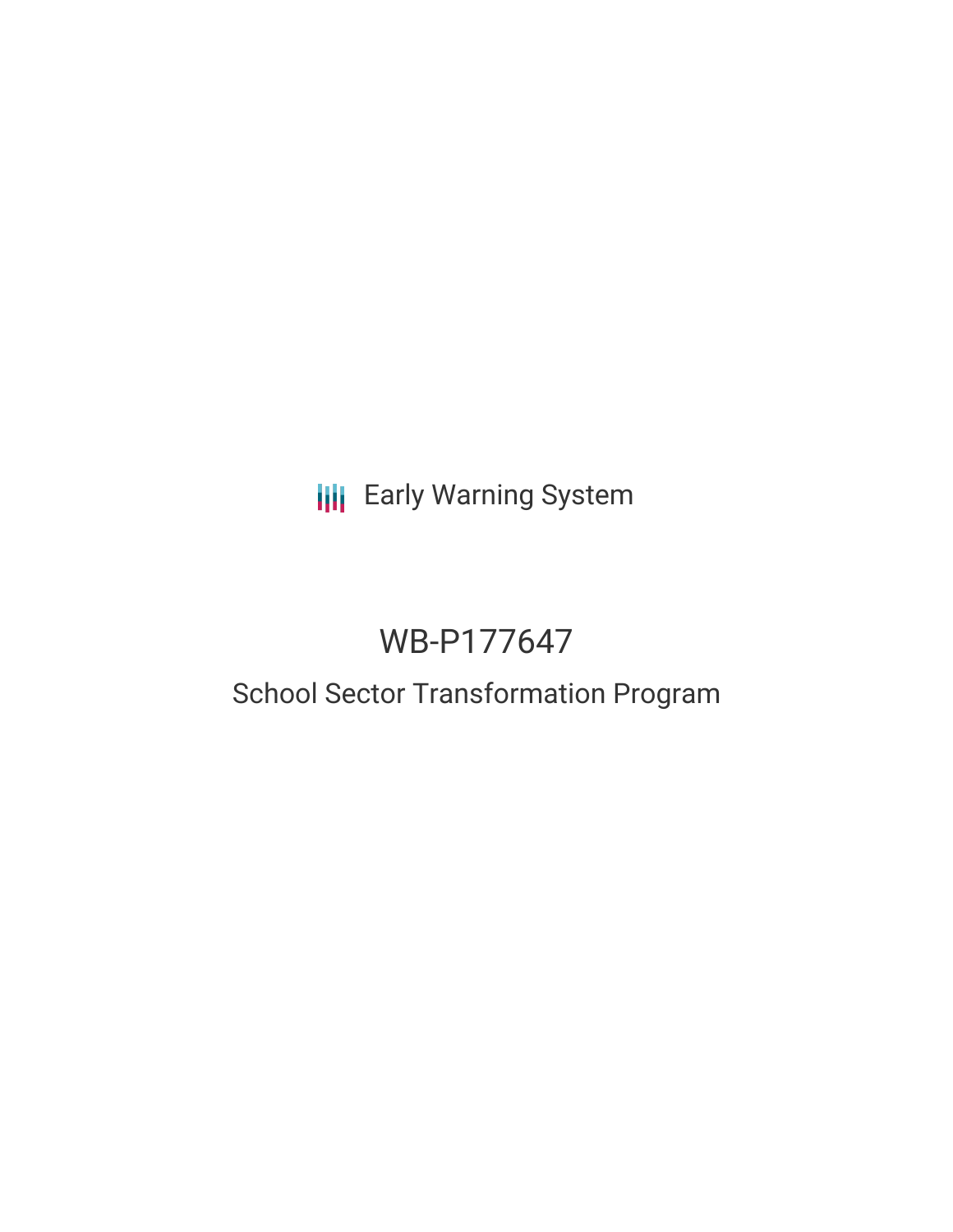

## **Quick Facts**

| <b>Countries</b>               | Nepal                       |
|--------------------------------|-----------------------------|
| <b>Financial Institutions</b>  | World Bank (WB)             |
| <b>Status</b>                  | Pipeline                    |
| <b>Bank Risk Rating</b>        | U                           |
| <b>Borrower</b>                | Nepal                       |
| <b>Sectors</b>                 | <b>Education and Health</b> |
| <b>Investment Amount (USD)</b> | \$100.00 million            |
| <b>Project Cost (USD)</b>      | \$8,199.00 million          |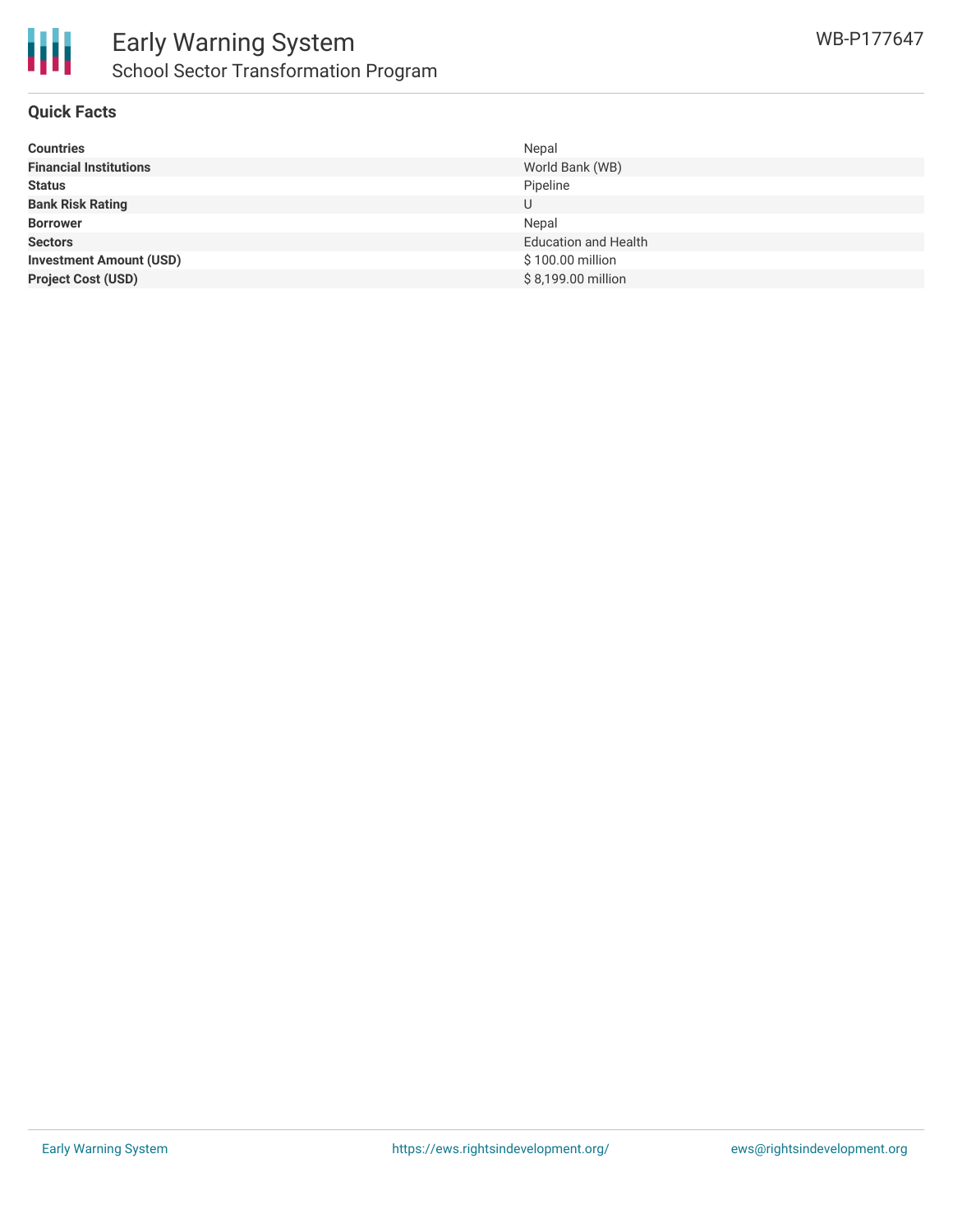

## **Project Description**

According to World Bank documents, the proposed objectives of the investment are to increase equitable access to and improve the quality of school education in Nepal.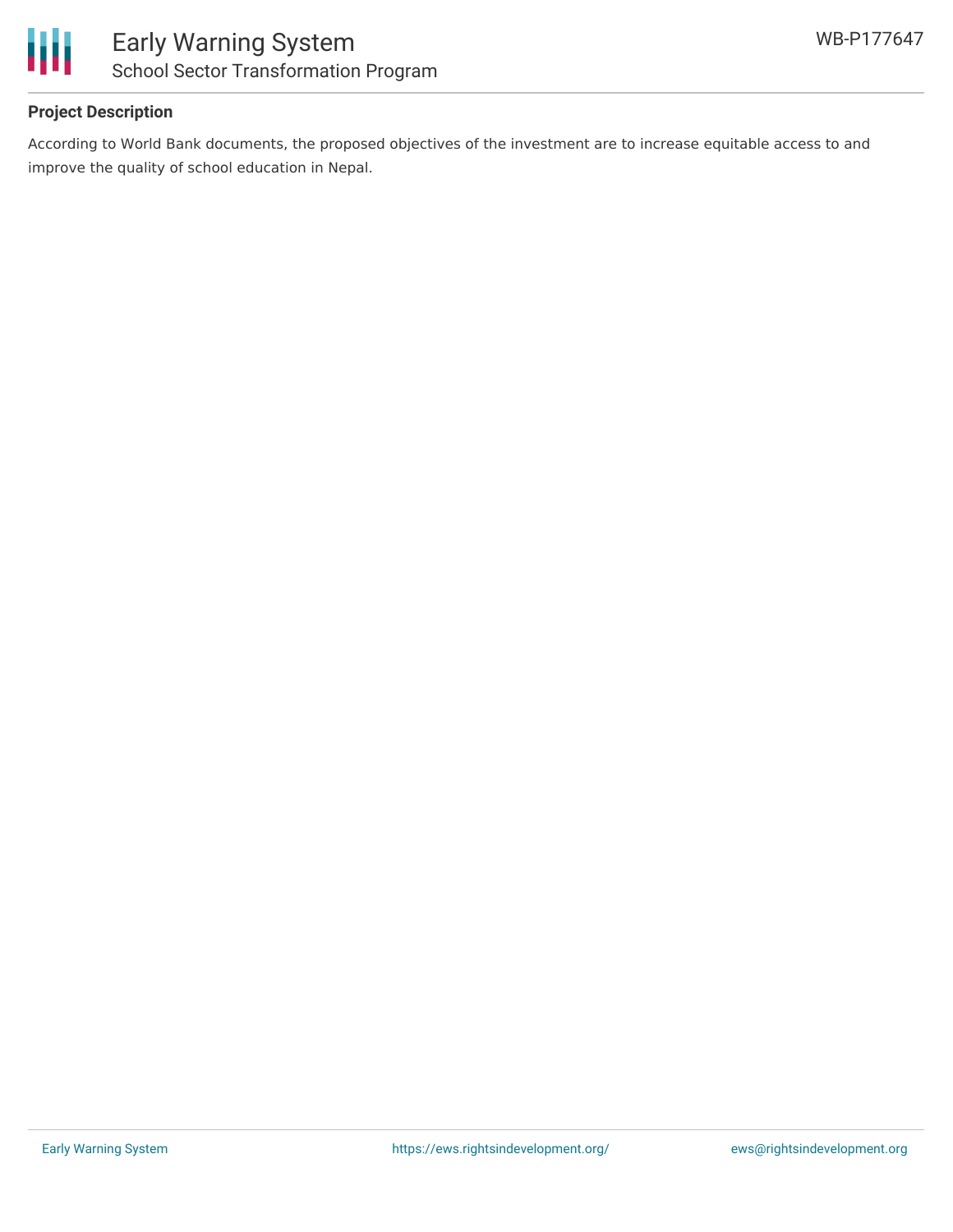

## **Investment Description**

World Bank (WB)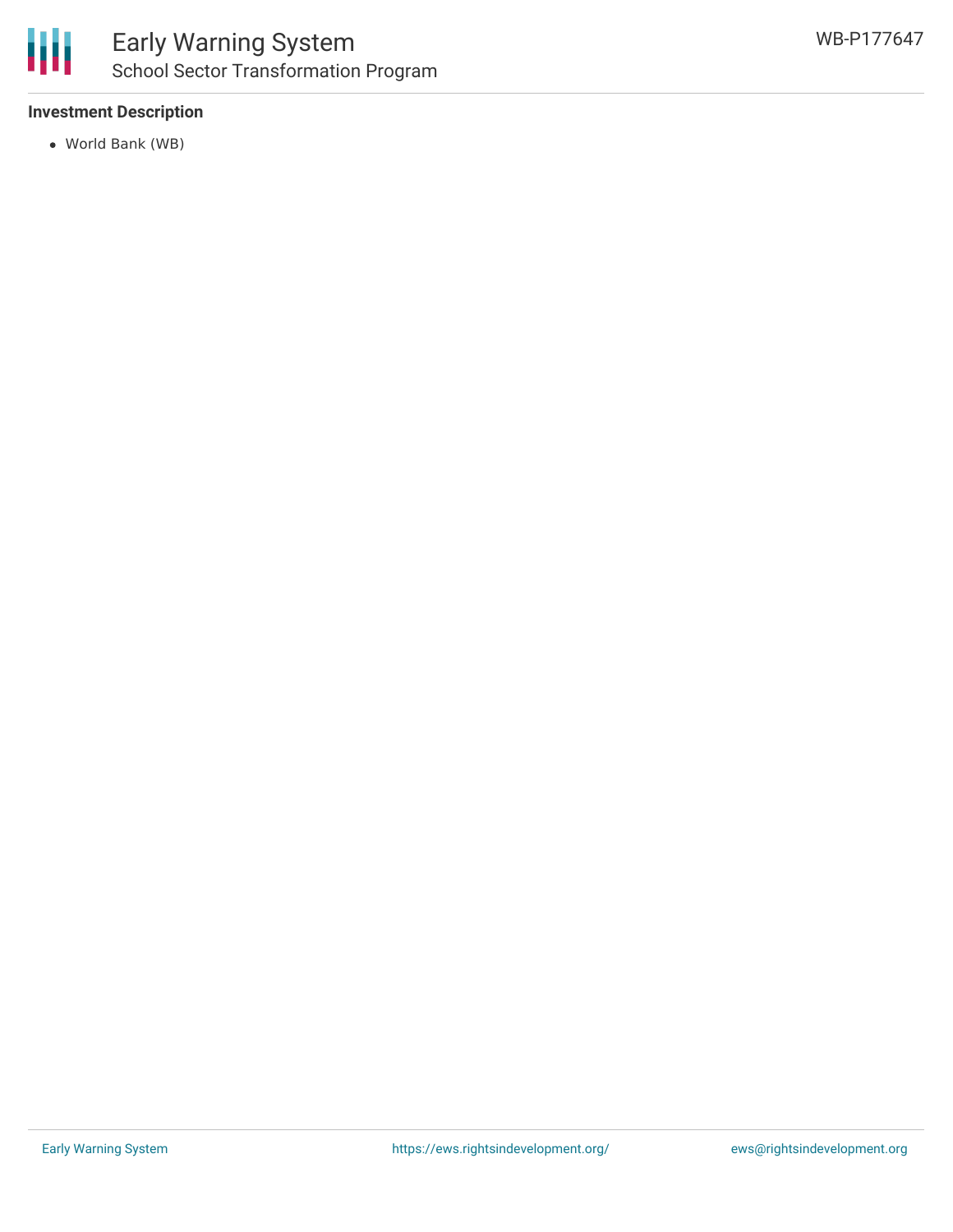#### **Contact Information**

**Implementing Agency:** Ministry of Education, Science and Technology

**Team Leader:**Karthika Radhakrishnan, Maya Sherpa, Mohan Prasad Aryal

#### ACCESS TO INFORMATION

To submit an information request for project information, you will have to create an account to access the Access to Information request form. You can learn more about this process at: https://www.worldbank.org/en/access-toinformation/request-submission

#### ACCOUNTABILITY MECHANISM OF THE WORLD BANK

The World Bank Inspection Panel is the independent complaint mechanism and fact-finding body for people who believe they are likely to be, or have been, adversely affected by a World Bank-financed project. If you submit a complaint to the Inspection Panel, they may investigate to assess whether the World Bank is following its own policies and procedures for preventing harm to people or the environment. You can contact the Inspection Panel or submit a complaint by emailing ipanel@worldbank.org. Information on how to file a complaint and a complaint request form are available at: https://www.inspectionpanel.org/how-tofile-complaint